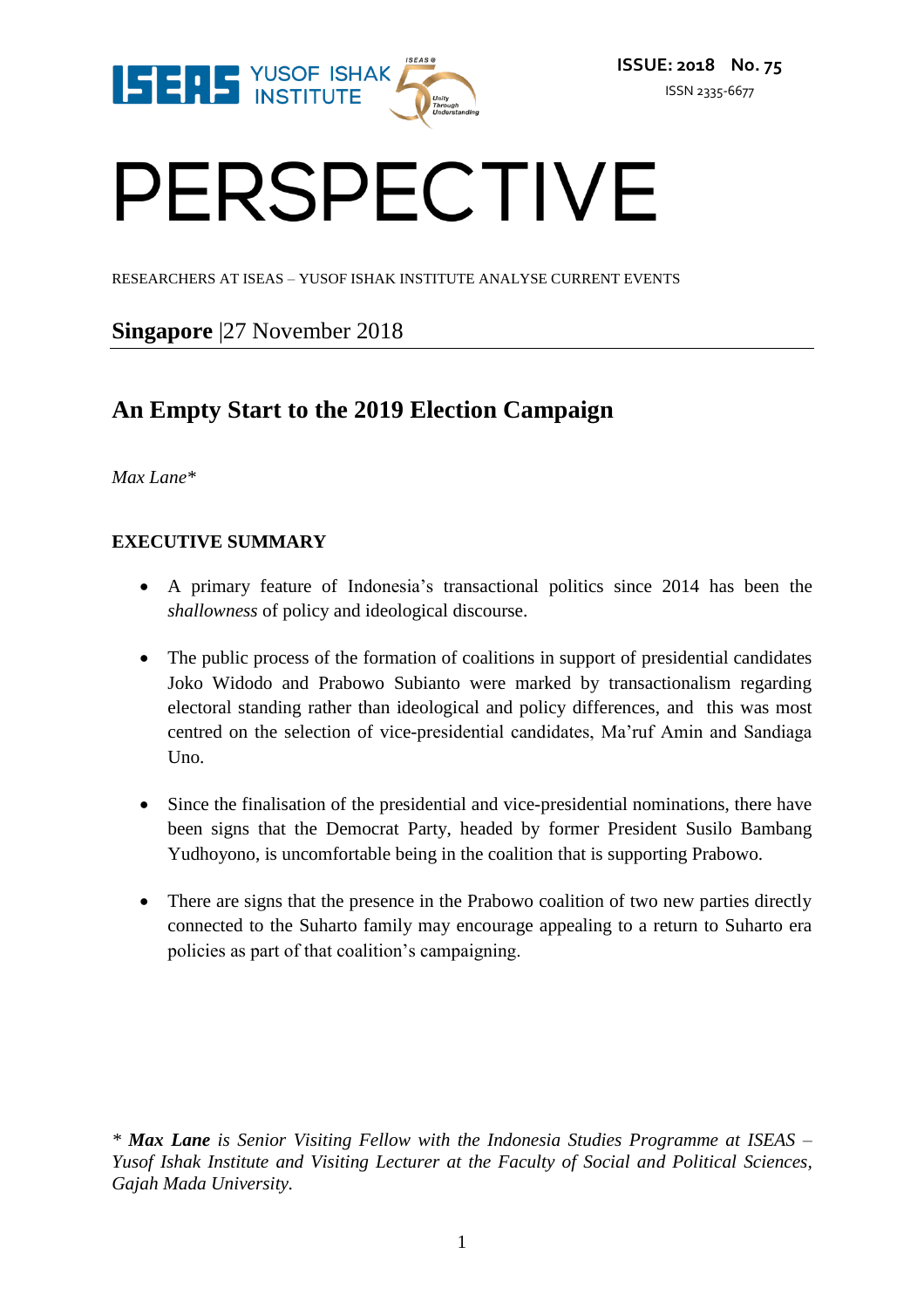

#### **INTRODUCTION**

While the official campaign period for the April 2019 presidential and parliamentary elections in Indonesia may have begun on September 23, it was nevertheless preceded by a process that needed to determine three things. These were (1) which parties fulfilled the requirements to stand candidates in the elections; (2) who would be presidential and vicepresidential candidates and, connected with this second point; (3) which parties would enter into coalitions in support of the respective presidential candidates. All this reflects two basic features of contemporary politics in Indonesia.

First, Indonesian politics is still characterised by what can be called *transactionalism*, or 'politik transaksi in Indonesian', namely a process of negotiations among a plethora of factions within the Indonesian elite driven by concerns about "elektabilitas"<sup>1</sup> – popularity among the voting public. The second feature is *an extreme shallowness of contestation* in the sense that all elements of the political and economic elite agree on most, if not all, aspects of cultural, social, political and economic strategy. This extreme shallowness of contestation means that the elections will primarily be characterised by an image war with little, if any, policy content. In this context also, the opportunity for deployment of deliberate misinformation through the social media is great.

#### **POLITIK TRANSAKSI**

In 2014 a crucial part of the projection of Joko Widodo's image was that he was a politician that would reject 'politik transaksi' – the politics of deal making with various political players, including political parties, whereby positions, such as those in Ministries, were distributed. The previous president, Susilo Bambang Yudhoyono, whose government which was based on a broad party coalition was often portrayed as being "sarat transaksi" ("full of transactions"). During the 2014 campaign period, and immediately after the elections, there was discussion in the media as to whether President Widodo would have a cabinet based more on expertise than on party distribution.<sup>2</sup> Since 2014, while non-partisan people and professionals have been appointed to some ministries, other key positions have been distributed to non-expert political or party figures. Overall there are Ministers from all seven of the political parties, with all key political ministries in party hands. A majority of the more technocratic ministries, however, remained in non-party hands.

The idea that President Widodo could be a non-transactional president was always untenable. Since 2004, while the President has been directly elected, the Budget and other policies requiring legislation still need parliamentary approval. The coalition of parties that had supported Widodo in 2014 initially did not have a majority in the parliament. To run a stable government Widodo needed to both satisfy all the parties supporting him as well as win over parties that had not supported him. He was able to do this by bringing over the National Mandate Party, the United Development Party and Golkar, all of which had supported Widodo's opponent, Prabowo Subianto, in 2014. All these parties were given Ministries to run.

This start to the Widodo Administration reflected both the underpinning transactional nature of Indonesian politics as well as the shallowness of contestation. There were no ideological or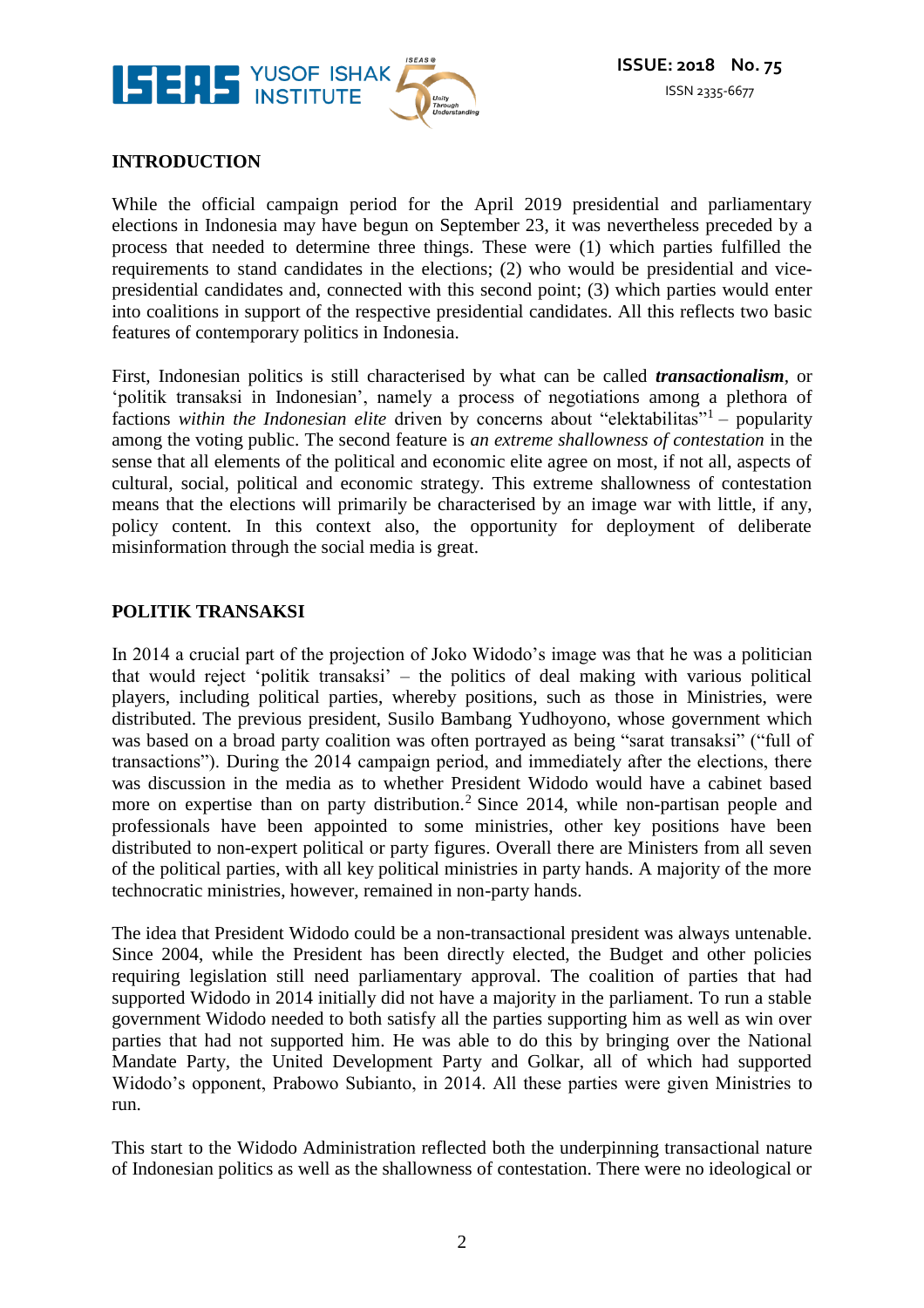

policy issues which prevented those parties previously supporting Prabowo to cross over to Widodo.

Of the three parties in parliament but outside the government, only one is outside the government because of ideological differences, namely the Islamist Prosperous Justice Party (PKS). The other two, Susilo Bambang Yudhoyono's PD and Prabowo Subianto's Gerindra Party represent rivals for the Presidency, and so need to cultivate a separate profile from the ruling coalition.

#### **PROCESSES PREPARING FOR 2019**

There are several processes that have needed to take place before things are ready for the 2019 elections. The first was the confirmation of which parties could stand candidates in the 2019 elections. This would determine which parties would be able to join coalitions nominating presidential candidates, although only those parties already represented in parliament would count towards reaching the necessary minimum level of support for a candidate to be nominated.

Six new parties were verified to participate. These include the Indonesian Solidarity Party (PSI), the Indonesian Justice and Unity Party (PKPI) and the United Indonesia Party (Perindo). The three are the Karya Party, the Indonesian Movement for Change Party (Partai Garuda) and the Star and Crescent Party (PBB).<sup>3</sup>

This means that there are a total of 16 parties fielding candidates. If all these parties obtain seats – which is by no means certain – the pressures for transactional politics will increase. Even if none or only some of them win seats, the reality of a fragmented elite is still confirmed simply by their ability to run, which requires substantial funds and membership.

All the 16 parties, with the partial exception of the PDIP are thoroughly reflective of the socio-economic elite and middle class. Some are led or financed by big business figures, or by generals or individuals from organisations that flourished during the authoritarian period of 1965-1998. While some parties draw their leaders from the middle class, there are none whose leadership comes out of grassroots movements. The transactionalism is primarily a process of ongoing negotiation between myriad segments of the broad social and economic elite and middle class. Beyond the 16 parties, there are also segments represented by nonparty vehicles, including business organisations, "volunteer" groups and so on.

In the short term, only a sudden, drastic change in voting patterns, which produces a parliamentary majority for one party or much smaller coalitions, would undermine this situation.

Under Indonesian electoral laws passed during the current parliament, only a party or a formal coalition of parties which has 20 per cent of parliamentary seats or 25% of the vote can nominate presidential and vice-presidential candidates. <sup>4</sup> As no existing party has this level of support, it mean that coalitions will be necessary. Coalitions will further be needed to enhance the profile of and the resources available to the candidates. The need for coalitions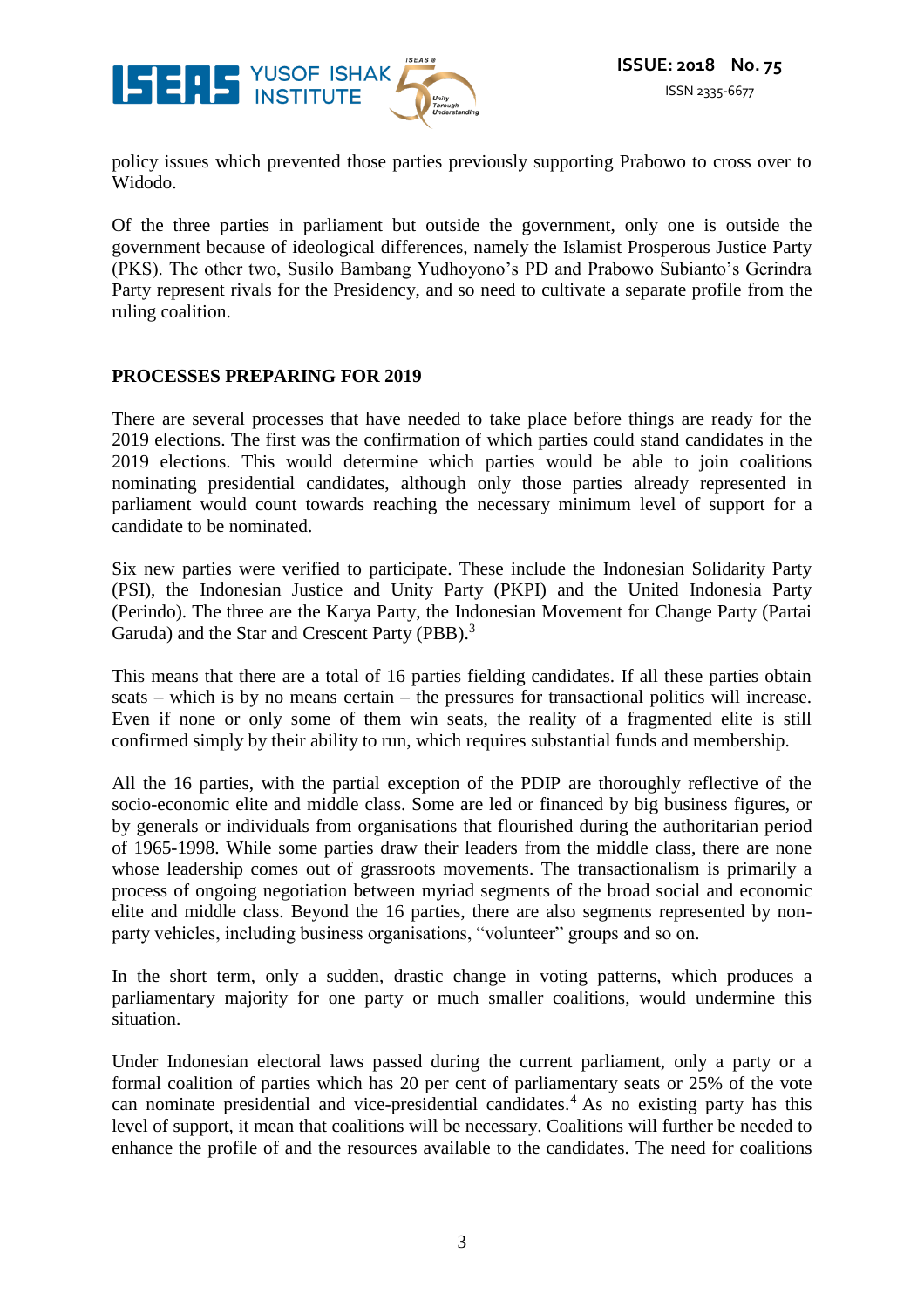

will only apply to the presidential election. Parties will campaign under their own name to elect their own candidates for the House of Representatives (DPR).

The need for coalitions immediately set in motion a process of transactions and negotiations. This process has however exposed the shallowness of the ideological and policy contestation and the centrality of "elektabilitas" in the coming elections.

The first possibility discussed publicly was that of a three-way contest. The question raised was whether the PD as well as Gerindra can form coalitions with enough seats to each nominate candidates. As the PD had no obvious candidate with significant standing in the polls, it soon became clear that they would not gain the support of other parties.

It also became clear that the two candidates would again be Joko Widodo, a member of the PDIP, and Prabowo Subianto, Chairperson of Gerindra. Nasdem, Golkar and Hanura are supporting again Joko Widodo. Among the parties politicking under the Islamic banner, the United Development Party (PPP) declared early for Widodo. So too did the National Awakening Party (PKB), which has connections to the traditionalist Islamic Nahdatul Ulama, whose base is strong in East and Central Java. However, PKB was reported to have indicated that their support was dependent on who was appointed as vice-presidential candidate.<sup>5</sup> The National Mandate Party (PAN) eventually decided to join the PKS in supporting Prabowo Subianto.

The most publicly reported aspects of the transactionalism so far have been those related within each camp to the selection of vice-presidential candidate.

#### *Widodo's Vice President*

Inside the Widodo camp, the tensions eventually centred on whether Widodo should choose the well-known legal and political figure, a former High Court judge, Mahfud MD. Mahfud's willingness to support Widodo and Widodo's willingness to accept Mahfud as vicepresidential candidate once again points to the shallowness of ideological and programmatic commitment. In 2014, Mahfud had been the central figure in Prabowo's Campaign Team. 6

Mahfud, however, was not selected. The 75-year-old Ma'ruf Amin, the Chairperson of the Islamic Scholars Assembly (MUI) and of Nahdlatul Ulama, was selected instead. Like Mahfud, his willingness to be Widodo's vice-presidential candidate stands in contrast to his previous positions. He himself had proclaimed that he was a central figure behind the 2016 212 Islamic mobilisations against Jakarta Governor Purnama; mobilisations which relied on forces hostile to Widodo. He had also been a close collaborator with Yudhoyono during the latter's presidency, and has not been close to Megawati, Chairperson of the PDIP, Widodo's party. He had been a public critic of liberalism and pluralism, which at least a significant segment of Widodo's supporters consider to be issues that the President supports.<sup>7</sup>

In this case, the sticking point in the transaction concerning whom Widodo would give the prize of vice-presidency to, seemed to be reservations on the part of Widodo's least committed coalition member, PKB. PKB has many links with the Nahdlatul Ulama and had argued for somebody more integrated into the NU than Mahfud. It seemed that Widodo did want a running mate with some religious credentials, which Mahfud could claim to have.<sup>8</sup> He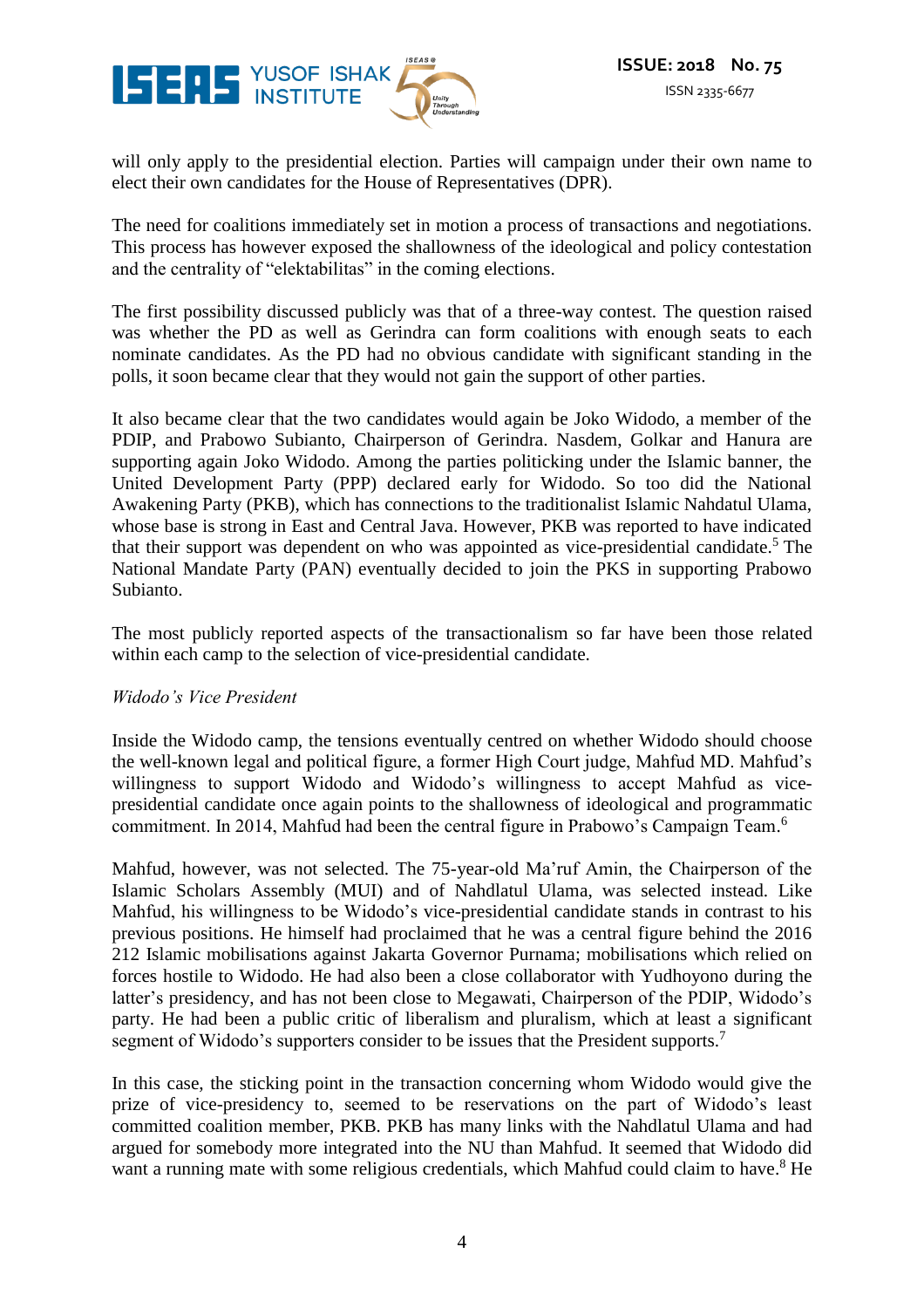

had been a member of parliament for PKB in 2004-2009. In 2012 he was elected chairperson of the Islamic Students Alumni Association (KAHMI). He had spoken out against the proposal for state certification of Muslim preachers. However, he was not an active member of or integrated into NU, and had in fact become a relatively independent political player, and was even sometimes credited with having presidential prospects.<sup>9</sup>

The desire to shore up Widodo's Islamic credentials for *elektabilitas* purposes probably increased the PKB's bargaining power, as the NU was the only reliable source for an authoritative religious figure. Much, though not all, of the Muhammadiyah milieu was more closely connected to PAN and PKS, the parties in Prabowo's coalition. From an elektabilitas point-of-view, having Amin there meant both that Islamic credentials were relatively safe and access to the NU's support base in East and Central Java would be almost guaranteed. Amin's social and religious conservatism and his attachment to "Islamic economics" presented no major ideological or policy concerns for anybody. There was some public commentary that this may undermine support for Widodo from the liberal urban middle class, but there has been no sign of that, once the initial surprise had passed.<sup>10</sup>

#### *Prabowo's Vice President*

Transactional politics certainly featured prominently in the public reporting of the process of selection of Prabowo's vice-presidential candidate. The first phase of this focussed on the question of whether Susilo Bambang Yudhoyono's party, PD, would join the coalition with Gerindra, PKS and PAN. Yudhoyono and the PD were caught in a bind. It was clear that there were ambitions for Yudhoyono's son, Agus Harimurti Yudhoyono (known as AHY), to be a presidential candidate in 2024. Under existing law, a party that does not nominate a presidential candidate in 2019, would not be allowed to do so in 2024. PD had to join either Prabowo or Widodo. In 2014, PD remained neutral and since 2014 had not joined any grouping in parliament. Now, however, PD was forced to join in. Most of the discussions carried out between Yudhoyono and Prabowo took place behind closed doors, so we cannot be sure of what exactly transpired. It seems clear from public reports that Prabowo was coming under pressure from PD to select Yudhoyono's son, AHY. Finally, Yudhoyono as Chairperson of PD announced, standing alongside Prabowo, that PD would support Prabowo for President and join that coalition. There was no explicit commitment by Prabowo to choose AHY. Indeed, the public position was that PD would support whomever Prabowo selected.<sup>11</sup>

Yudhoyono did outline a series of policy points that he said he shared with Prabowo. These were, however, all formulated in very general terms, and could have also been supported by Widodo. In fact, in the following days, Yudhoyono explained that he had three times since 2014 discussed with Jokowi about joining the government.<sup>12</sup> He claimed that the reservations came from Widodo's side and were expressed in terms of how other members of the coalition might react – a comment interpreted by most people to refer to the ongoing hostility between Yudhoyono and Megawati. There were no real ideological or policy differences of sufficient importance to be a hindrance to Yudhoyono joining either Widodo or Prabowo's coalition. Rather, implicit in Yudhoyono's comments, and given the legal situation regarding the right to nominate in 2024, he had no choice.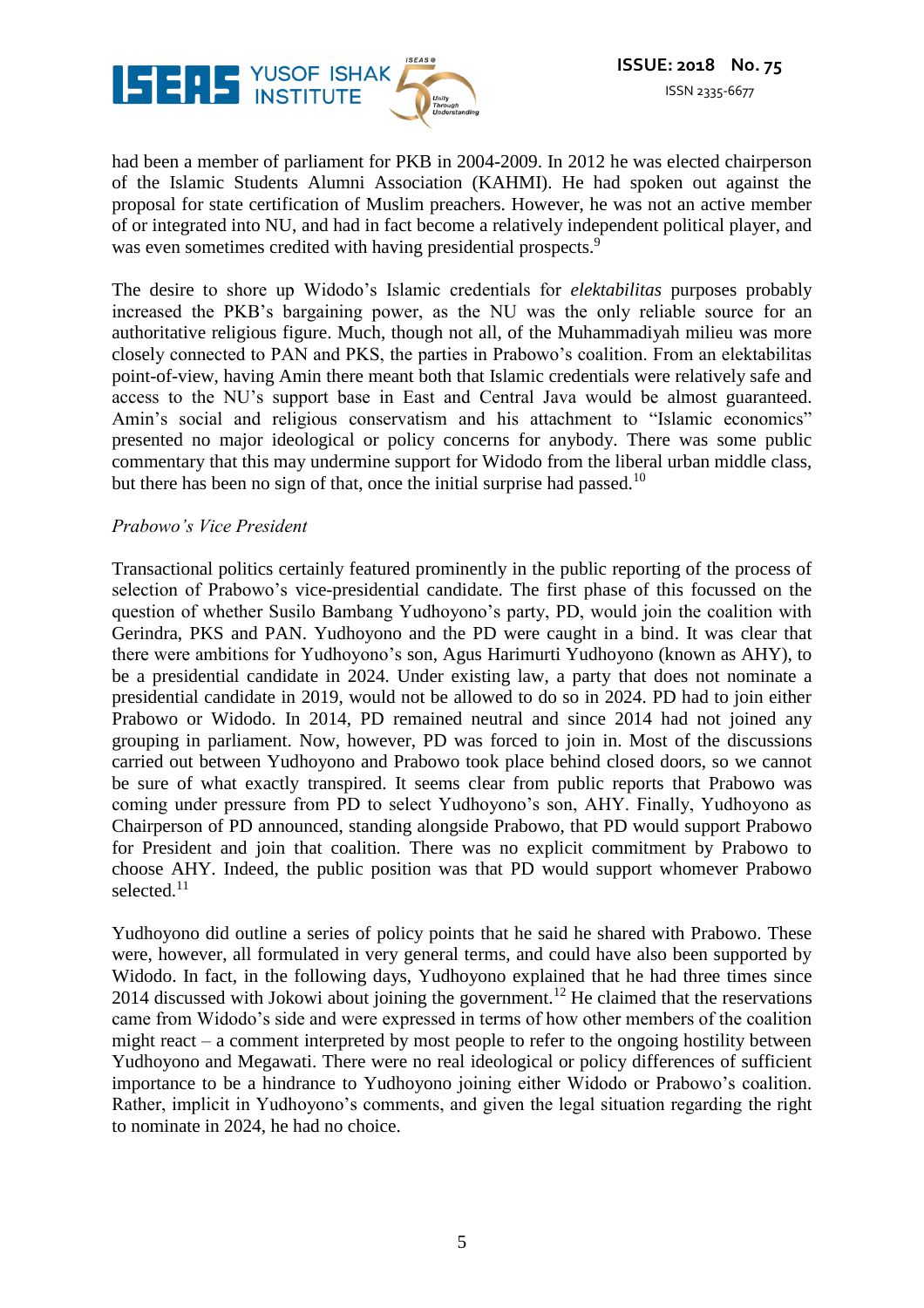

Prabowo was also coming under pressure to choose a candidate from or blessed by the PKS. An assembly of religious preachers, mostly connected to elements involved in the 212 demonstrations, also recommended the appointment of a *kyai* as his vice-president. The PKS was quite vocal in its pressure.<sup>13</sup> Prabowo, however, appointed neither AHY or a PKS person or a *kyai*. Instead he appointed the incumbent vice-governor of Jakarta, Sandiaga Uno, a glamorous young investment portfolio millionaire entrepreneur who is also a member of Prabowo's party, Gerindra.<sup>14</sup>

This selection provoked the sharpest accusations of crude money transactionalism, with one PD figure, Andie Arief, making the accusation that Uno was a "cardboard box" selection, that is, that money was involved. <sup>15</sup> Uno did not take the opportunity to espouse any ideological or policy direction. His selection by Prabowo is worth noting, however, as not being based on a transactional agreement among several coalition segments, but a decision ignoring such transactional needs. The decision has raised tension between Prabowo and PKS and between Prabowo and Yudhoyono. Yudhoyono has not been as regular an attendee at Coalition functions as PKS or PAN leaders. The PD has also given leave to some local PD leaders to support Widodo rather than Prabowo.

#### **CAMPAIGN START: ARE THERE NO DIFFERENCES?**

At no time during these processes has ideological or policy contestation played any significant role. Will that remain the case? Are there no serious ideological or policy differences between the two blocs? Indeed, if the 2014 campaign and the record of 2014- 2018 is considered, it appears likely that major differences will be limited or rhetorical.

In relation to economic policies, differences are mainly reflected in demagogy by supporters regarding the personal capacities of the key leaders or are a matter of degree, such as in whether foreign business can be squeezed more for the country's benefit. In 2014, Prabowo frequently referred to massive leakages of money to foreign business. Widodo has tried to pre-empt this as an election issue by securing public signings of agreements for Indonesia to purchase a majority shareholding in the Freeport mining operations.

During the 2014 election campaign, one significant area of policy difference was on the question of the direct versus indirect election of the President and other executive positions, such as governors, bupati and mayors. However, Prabowo and Gerindra have changed their position and now support direct elections. There are some developments, however, that may mean that issues of democratic practice may emerge again.

First it should be noted that Prabowo's treatment of his coalition partners exhibits a disdain for transactionalism itself. Under current conditions, 'democracy' as a real practice mainly relates to the openness of transactional negotiations between the myriad segments of the broad elite, including the middle class. At this point of time, except in West Papua, there are no serious political threats to the status quo from outside of the elite. The argument Gerindra put in 2014 for indirect elections rather than direct elections was based on the desire to streamline the need for such negotiations, limiting negotiations to the electing of executives by parliament. At the moment, transactions must start long before candidates are selected and must continue up to and throughout the campaign. This perspective is one desirous of more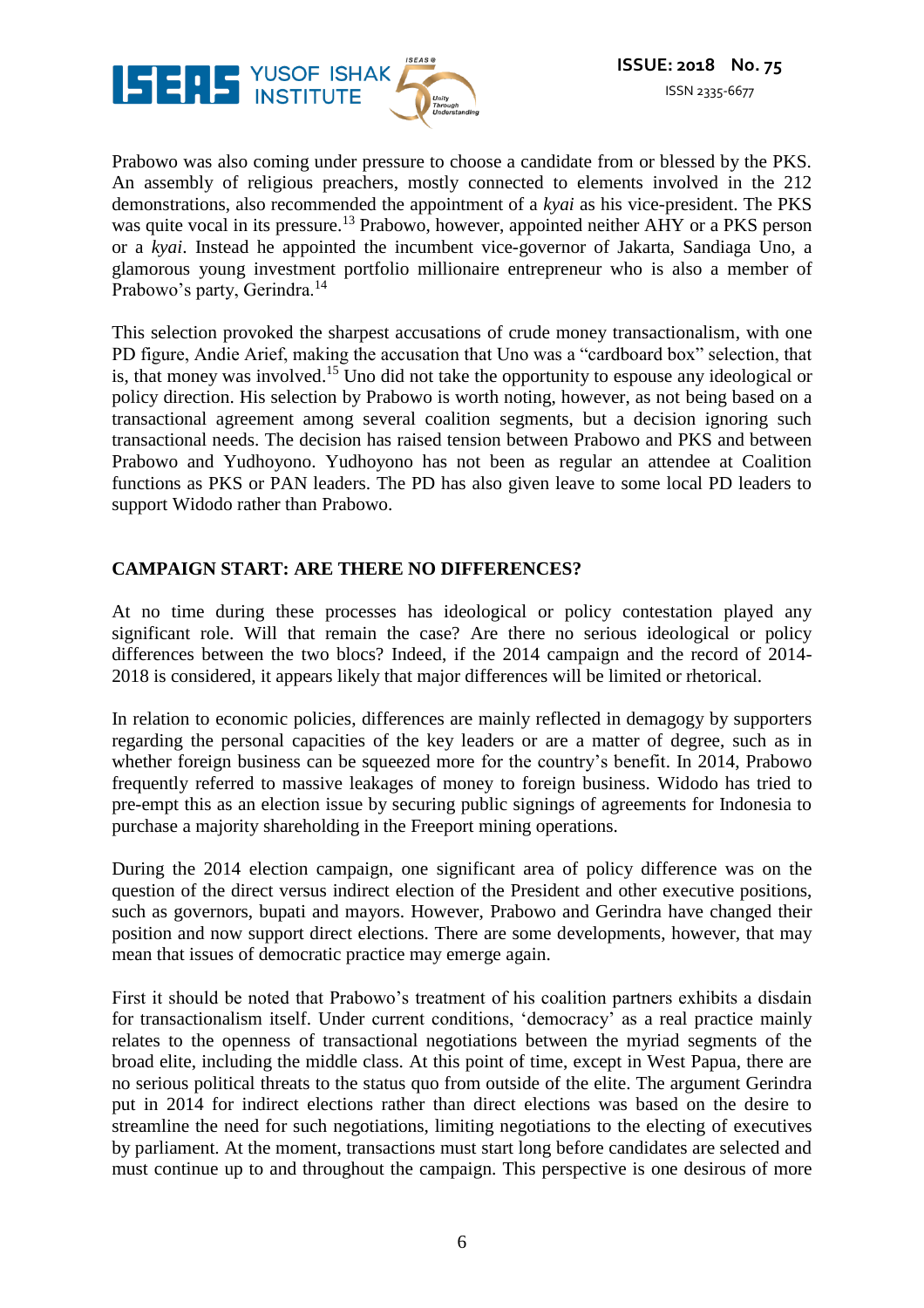

centralistic "leadership" over the elite. While the non-elite population remains mainly unorganised and passive, discussions on democracy remain primarily about openness for transactional activity among the elite.

One factor that may begin to operate during the campaign on this front is the presence in Prabowo's coalition of two parties directly linked to Suharto, through family ties. These are Party Garuda and Partai Karya, linked to Tommy Suharto and Titiek Suharto respectively. Any escalation of calls for a return to Suharto-style policies, which may have already started,<sup>16</sup> may perhaps make centralistic versus democratic transactionalist politics a debate. This, however, is not clear yet. It also appears that the Prabowo campaign may wish to focus on economic policy questions rather than either issues of political culture or religion. The campaign orientation of the two candidates should become clearer by the end of 2018 or early 2019.

 $\overline{a}$ <sup>1</sup> Max Lane. "Indonesia's 2014 Legislative Elections: The Dilemmas of "Elektabilitas" Politics", ISEAS Perspective, 23 April, 2014.

<sup>2</sup> See for example

[https://nasional.kompas.com/read/2015/01/20/13125971/Banyak.Transaksi.Politik.Revolusi.Mental.Jo](https://nasional.kompas.com/read/2015/01/20/13125971/Banyak.Transaksi.Politik.Revolusi.Mental.Jokowi.Mulai.Dipertanyakan)  $\frac{\text{kowi.Mulai.Dipertanyakan}}{3}$  $\frac{\text{kowi.Mulai.Dipertanyakan}}{3}$  $\frac{\text{kowi.Mulai.Dipertanyakan}}{3}$  During 2014 and 2015 there were scores of reports on this issue.

<sup>3</sup> [http://www.thejakartapost.com/news/2018/02/17/four-new-parties-to-take-part-in-2019-](http://www.thejakartapost.com/news/2018/02/17/four-new-parties-to-take-part-in-2019-elections.html)

[elections.html;](http://www.thejakartapost.com/news/2018/02/17/four-new-parties-to-take-part-in-2019-elections.html) [https://news.detik.com/berita/3902032/resmi-jadi-peserta-pemilu-2019-pbb-dapat](https://news.detik.com/berita/3902032/resmi-jadi-peserta-pemilu-2019-pbb-dapat-nomor-urut-19)[nomor-urut-19](https://news.detik.com/berita/3902032/resmi-jadi-peserta-pemilu-2019-pbb-dapat-nomor-urut-19)

<sup>4</sup> [http://www.thejakartapost.com/news/2017/07/21/election-bill-passed-presidential-threshold](http://www.thejakartapost.com/news/2017/07/21/election-bill-passed-presidential-threshold-intact.html)[intact.html](http://www.thejakartapost.com/news/2017/07/21/election-bill-passed-presidential-threshold-intact.html) This provision was opposed by Gerindra, PKS and PD.

<sup>5</sup> [https://www.merdeka.com/politik/9-partai-pendukung-siapkan-21000-caleg-dukung-jokowi-di](https://www.merdeka.com/politik/9-partai-pendukung-siapkan-21000-caleg-dukung-jokowi-di-pilpres-2019.html)[pilpres-2019.html](https://www.merdeka.com/politik/9-partai-pendukung-siapkan-21000-caleg-dukung-jokowi-di-pilpres-2019.html)

 $6$  On the Ma'ruf appointment see Norshahril Saat, "Jokowi's New Candidate for Vice-president and the Rise of Conservatism", ISEAS Commentary, 2018/83; Eva Warburton, "Indonesia's Presidential Nominees: a Quick Take", ISEAS Commentary, 2018/82.

<sup>7</sup> [https://nasional.kompas.com/read/2018/08/10/13380671/akhir-kompromi-bagi-jokowi-maruf-amin](https://nasional.kompas.com/read/2018/08/10/13380671/akhir-kompromi-bagi-jokowi-maruf-amin-dan-mahfud-md?page=all)[dan-mahfud-md?page=all](https://nasional.kompas.com/read/2018/08/10/13380671/akhir-kompromi-bagi-jokowi-maruf-amin-dan-mahfud-md?page=all)

<sup>&</sup>lt;sup>8</sup> The appointment of Ma'ruf was primarily transactional. He was not appointed because Widido wants to run a campaign advocating Ma'ruf's ideological outlook. Instead, Widodo hopes to buy some votes from Ma'ruf's constituency. This constituency may perhaps be defined ideologically, but the transaction was a central one.

<sup>9</sup> <https://www.viva.co.id/siapa/read/97-prof-dr-mohommad-mahfud-md-s-h>

<sup>10</sup> [https://www.bbc.com/indonesia/indonesia-45161027;](https://www.bbc.com/indonesia/indonesia-45161027) [https://tirto.id/jualan-paling-milenial-capres](https://tirto.id/jualan-paling-milenial-capres-cawapres-2019-cRDT)[cawapres-2019-cRDT.](https://tirto.id/jualan-paling-milenial-capres-cawapres-2019-cRDT) There was extensive media discussion of these issues.

<sup>&</sup>lt;sup>11</sup> [https://nasional.kompas.com/read/2018/07/30/14320521/sby-prabowo-adalah-calon-presiden-kita;](https://nasional.kompas.com/read/2018/07/30/14320521/sby-prabowo-adalah-calon-presiden-kita) [https://nasional.kompas.com/read/2018/08/10/12083731/akhirnya-kantongi-dukungan-sby-ini-kata](https://nasional.kompas.com/read/2018/08/10/12083731/akhirnya-kantongi-dukungan-sby-ini-kata-prabowo)[prabowo](https://nasional.kompas.com/read/2018/08/10/12083731/akhirnya-kantongi-dukungan-sby-ini-kata-prabowo)

<sup>12</sup> <https://www.merdeka.com/politik/cerita-sby-tiga-kali-tolak-ajakan-jokowi-gabung-koalisi.html>

<sup>13</sup> [https://nasional.kompas.com/read/2018/08/01/16081311/jika-tak-jadi-cawapres-prabowo-pks](https://nasional.kompas.com/read/2018/08/01/16081311/jika-tak-jadi-cawapres-prabowo-pks-pertimbangkan-abstain-pada-pilpres)[pertimbangkan-abstain-pada-pilpres;](https://nasional.kompas.com/read/2018/08/01/16081311/jika-tak-jadi-cawapres-prabowo-pks-pertimbangkan-abstain-pada-pilpres) [https://nasional.kompas.com/read/2018/08/01/14542171/pks](https://nasional.kompas.com/read/2018/08/01/14542171/pks-ingatkan-prabowo-soal-kesepakatan-cawapres)[ingatkan-prabowo-soal-kesepakatan-cawapres](https://nasional.kompas.com/read/2018/08/01/14542171/pks-ingatkan-prabowo-soal-kesepakatan-cawapres) ; [https://news.detik.com/berita/4158883/pks-tetap](https://news.detik.com/berita/4158883/pks-tetap-perjuangkan-ulama-jadi-cawapres-prabowo)[perjuangkan-ulama-jadi-cawapres-prabowo](https://news.detik.com/berita/4158883/pks-tetap-perjuangkan-ulama-jadi-cawapres-prabowo)